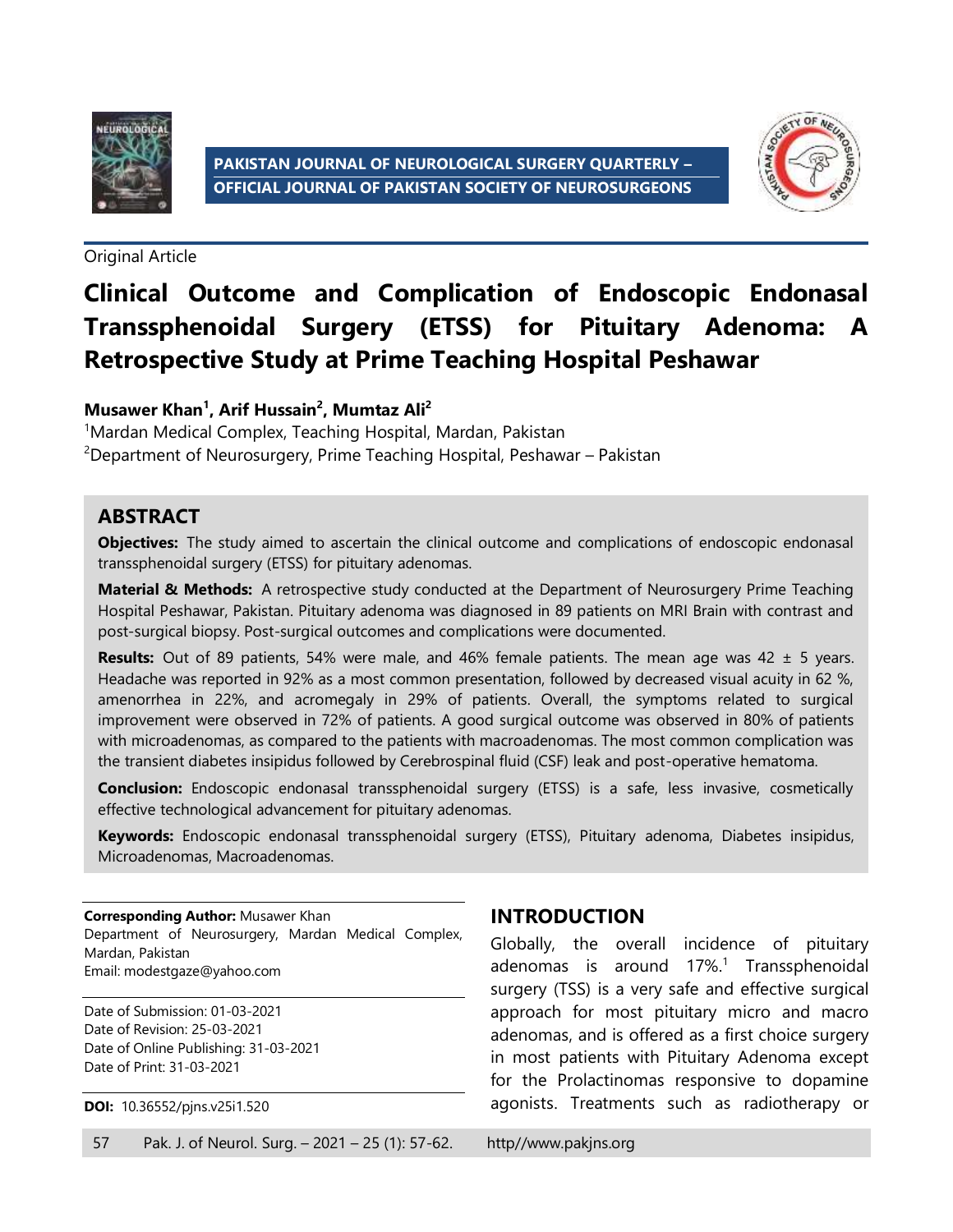stereotactic radiosurgery may be offered to those patients who don't benefit from surgery.<sup>2</sup>

Transsphenoidal surgery for pituitary adenomas has a very low incidence of complications and even lower mortality. Transient diabetes insipidus due to CSF leak and post-op hematoma is a complication that is apprehended. The mortality rate has also been reported very low and the complication rate is acceptable. The prevalence of complications after endoscopic TSS has been reported between 3 – 36%, which are mostly due to the CSF leak, dysfunction of the anterior lobe, and diabetes insipidus (DI).<sup>3-4</sup> Rehman et al  $(2018)^4$  reported around 31% complications from TSS.

Endoscopic transsphenoidal surgery (ETSS) for pituitary adenomas is superior to microscopic approach in the treatment of large sized pituitary adenomas. The postoperative complications are comparable. However, in increased tumor size, the success rate can be lower in both approaches owing to lateral extension and invasion of the cavernous sinus.<sup>2,5</sup> Pituitary adenomas were most effectively addressed and the treatment was most rewarding when it is detected early followed by rendering prompt and relevant treatment. In another study, it has been concluded that endoscopic transsphenoidal surgery is an effective and safe modality for pituitary adenoma's treatment and can be employed as a first-choice therapy.<sup>6-7</sup> The objective of the current study was to report the efficacy, safety, clinical outcomes and complications of endoscopic endonasal transsphenoidal techniques for pituitary adenomas.

# **MATERIAL AND METHODS**

### **Study Design & Setting**

A retrospective observational study of 3 years from was carried out in the Department of Neurosurgery Prime Teaching Hospital Peshawar, Pakistan. Total of 89 patients was included.

### **Inclusion Criteria**

Patients of both genders of ages between 15 to 70 years were included. Patients with Sellar Suprasellar tumor were included who were amenable to endoscopic approach.

### **Exclusion Criteria**

Cases of the recurrent tumors were excluded. Those patients were also excluded who were not fit for surgery.

#### **Endoscopic Endonasal Transsphenoidal Surgery (ETSS) – Pituitary Adenomas**

The patient was placed in the supine position with head raised at 30 degrees. The approach was through the ipsilateral nostril, traversing the middle turbinate and to the sphenoid sinus. The ETSS approach was incorporated with endoscopic visualization. Paraseptal approach (between midturbinate and nasal septum) was utilized via. patient's nasal air-passage. 8

The whole procedure benefitted from endoscopic visualization. Use of the endoscope through the middle turbinates required a small incision in the back of the nasal septum. We used surgical chisels and drills to cut through the bony wall and sinus.<sup>8</sup> The sphenoid sinus was opened to reach the gland and excision of the tumor carried out. There were advantages of going through the transsphenoidal approach. The brain was not touched and so the chances of brain injury were extremely low. This approach leaves no scar. However, transsphenoidal surgery takes a longer time and it's hard to take out large tumors through this approach. 7,9 **Figure 1** showing an axial view MRI brain T2 weighted image showing large pituitary adenoma. **Figure 2** shows a sagittal MRI with contrast showing Sellar Suprasellar mass.

### **Data Collection**

Pituitary adenoma was diagnosed on MRI Brain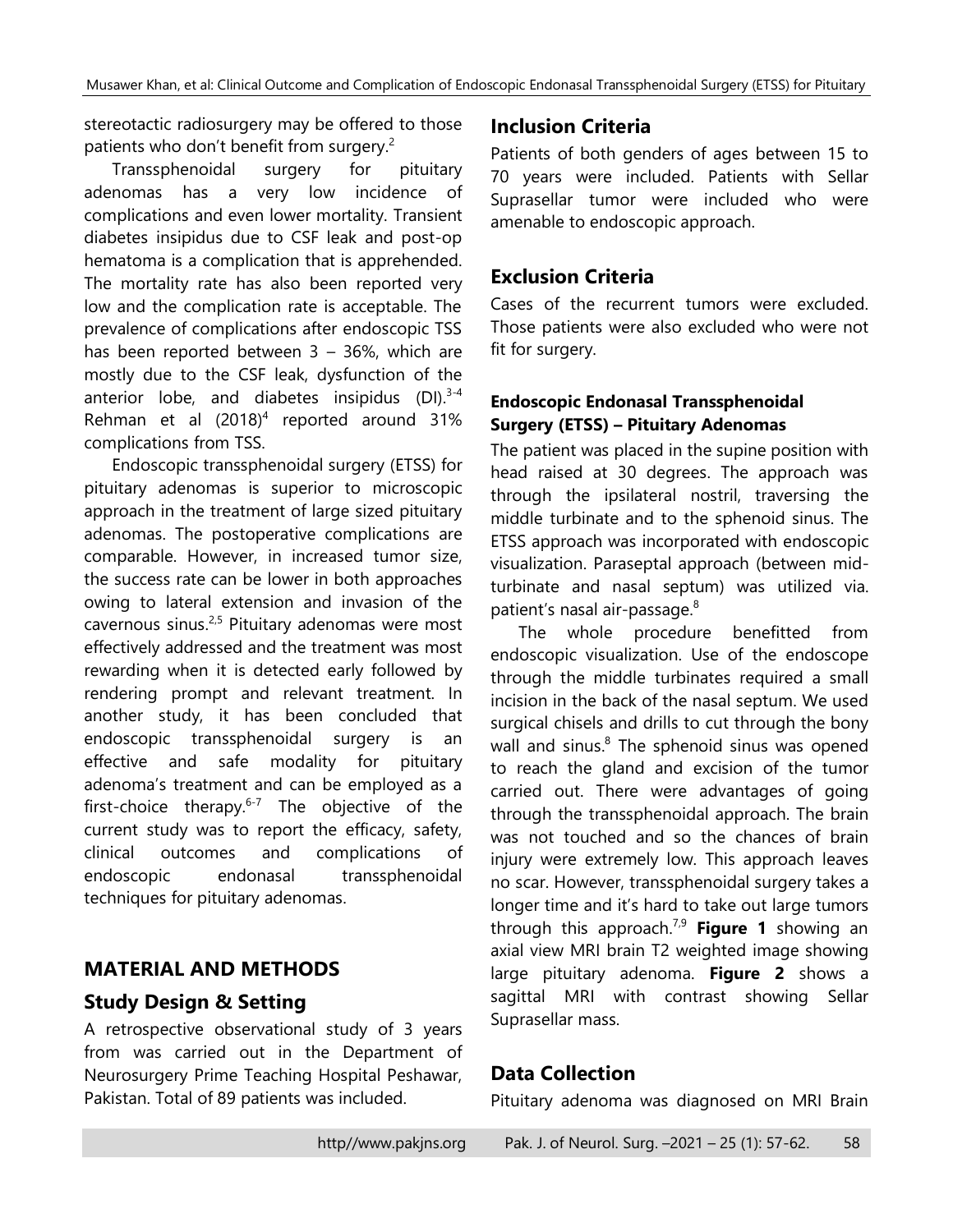with contrast and post-surgical biopsy. Background and clinical information were collected through a designed proforma. Surgical outcomes and complications were noted and



**Figure 1:** Axial view MRI brain T2 weighted image showing large pituitary adenoma.



**Figure 2:** Sagittal MRI with contrast showing Sellar Suprasellar mass.

documented. The data was analyzed through statistical IBM software SPSS version 23.

### **RESULTS**

# **Background Information & Clinical Presentation**

Out of 89 patients, 48 (54%) were male and 41 (46%) female patients. The mean age was  $42 \pm 5$ years. Headache was reported in 82 (92%) patients as a most common presentation. A decreased visual acuity was reported in 56 (62%), amenorrhea in 19 (22%), and acromegaly in 26 (29%) patients (**Table 1**).

### **Surgical Outcome**

Surgical outcome was found good (i.e., 80%) in patients with microadenomas as compared to patients with macroadenomas (61%). Whereas, tumors invading the cavernous sinus had a poor outcome, where only 22% improvement was observed (**Table 1**). Overall, the early surgical improvement in symptoms was achieved in 72% of patients.

# **Complications**

The most common complication was the transient diabetes insipidus followed by CSF leak and postop hematoma. The mortality reported in 5 (5.6%) patients.

| <b>Table 1:</b> Clinical Presentation and Surgical Outcomes<br>$n = 89.$ |                    |  |
|--------------------------------------------------------------------------|--------------------|--|
| <b>Clinical Presentation</b>                                             |                    |  |
| Headache                                                                 | 92%                |  |
| Decreased Visual Acuity                                                  | 62%                |  |
| Amenorrhea                                                               | 22%                |  |
| Acromegaly                                                               | 29%                |  |
| <b>Status of Surgical Outcome</b>                                        |                    |  |
| Microadenomas                                                            | 80% (Good)         |  |
| Macroadenomas                                                            | 61% (Satisfactory) |  |
| Tumors Invading the Cavernous Sinus                                      | 22% (Poor)         |  |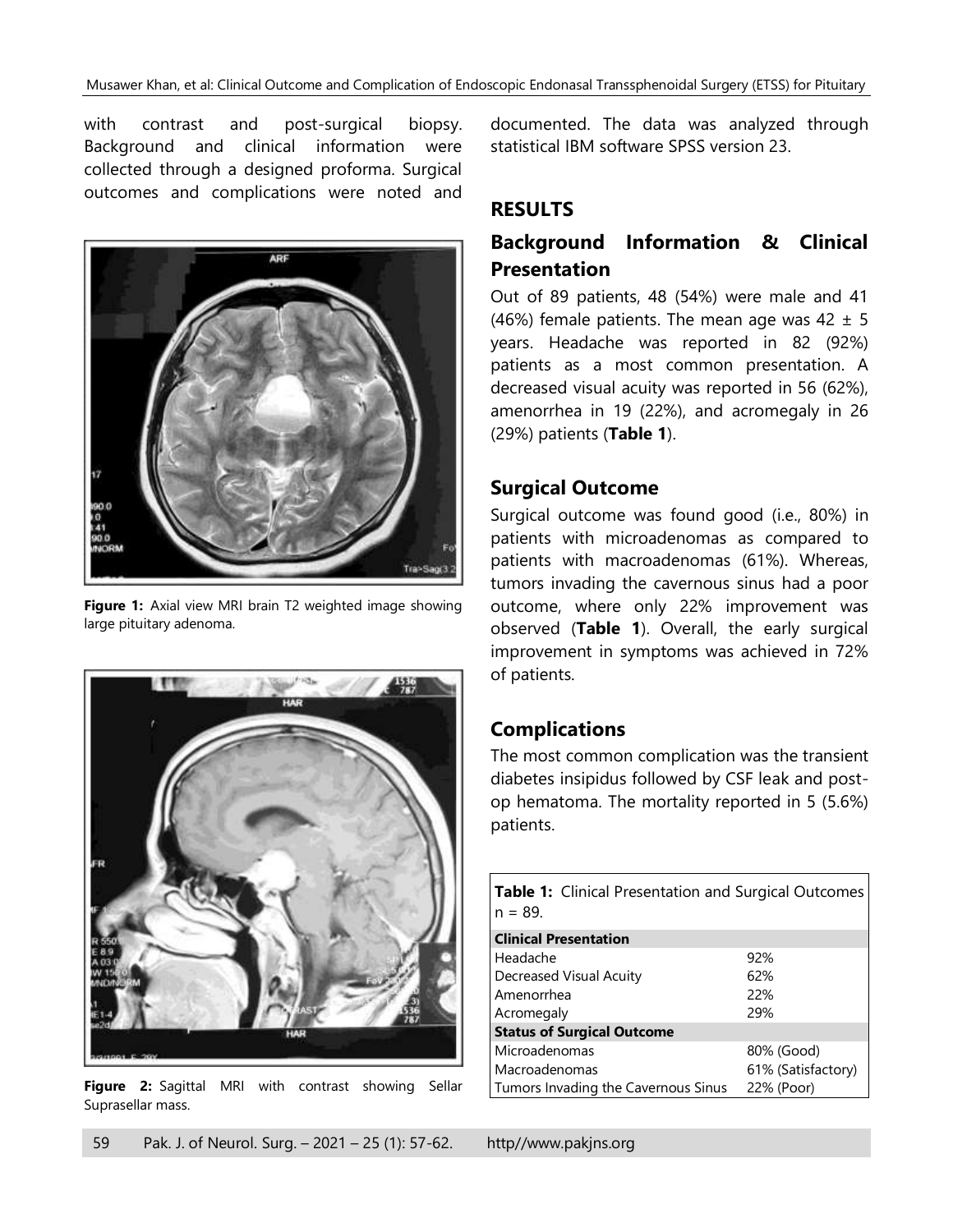# **DISCUSSION**

Pituitary tumors are quite challenging sellar region lesions. Surgery has improved tremendously over the last millennium. The most revolutionary development has been the use of endoscopy. <sup>10</sup> The current study reported the retrospective clinical outcome and complications of endoscopic endonasal transsphenoidal surgery (ETSS) for pituitary adenomas in our clinical setting of Neurosurgery Prime Teaching Hospital. An early surgical improvement related to the reported symptoms was achieved in 72% of patients. The majority of patients reported a good surgical outcome in patients with microadenomas. The most common complication was the transient diabetes insipidus followed by CSF leak and post-op hematoma. We found that the headache was the most common clinical presentation. The mortality reported in only 5.6% of patient.

Pinar et al  $(2015)^7$  included 32 patients in the age range between  $23 - 74$  years. In their study, 68.8% of patients had functioning adenomas and 31% of patients had nonfunctioning tumors. 62.5% had macroadenomas and 37.5% had microadenomas. The cavernous sinus extension and suprasellar extension were radiologically seen in 60% of those having macroadenomas. CSF leakage occurred in only three patients and two patients developed diabetes insipidus. In a study by Gondim et al  $(2015)$ ,<sup>10</sup> endoscopic surgery was performed in 55 patients age 70 between 70 and 84 years. These patients were followed up for an average of 50 months. 69% of patients had visual impairment, 29% had headaches, and 11% had complete ophthalmoplegia. A 3 score of the American Society of Anesthesiologists was seen in the elderly patients and, it did not have any effect on the surgical extent of resection (EOR) or duration of stay in hospital. Complications were more common in elderly patients with age more than 60 years. They reported that 9% of patients had CSF leaks, 3.6% of patients had diabetes

insipidus, 7.2% had refractory hypertension, 1.8% had a myocardial infarction and one had died. The new anterior pituitary deficit was seen postoperatively in younger patients more commonly as compared to the elderly, as statistically insignificant.

A recent study conducted by Pereira et al  $(2020)$ <sup>11</sup> also evaluated demographics, outcomes, and complications after surgery of nonfunctioning tumors in elderly versus nonelderly patients. In their study, 294 patients were elderly and 614 were non-elderly. Patients' sex, tumor size, and invasion of cavernous sinus were found similar in the two groups. Post-surgical outcomes like duration of admission, EOR, leakage of CSF requiring repair, re-admission within 30 days, rate of infection, and development of new hypopituitarism were also very similar. Adjuvant radiation was not readily given to elderly patients neither were they re-operated as opposed to younger adults. They found that the post-operative Diabetes Insipidus (DI) occurred less commonly in the elderly group as compared to the non-elderly group. Postoperative hyponatremia was 26.7% as compared to 16.4% in younger patients. The development of new neurological deficits was also less common in the elderly group. A sub-analysis of the elderly group highlighted that those having higher scores in the Charlson comorbidity index had similar outcomes in the younger group, with the exception of higher DI rates. Peaks and troughs of postoperative serum sodium levels were seen on the third day and ninth day in the elderly group, while in the non-elderly group these were noticed on the second day 2 and 8th of surgery. Pereira et al  $(2020)^{11}$  reported that for nonfunctioning pituitary adenomas, the procedure of TSS is safe and has a low incidence of complications.

Jang et al  $(2016)^{12}$  reported that 15.4% of patients developed complications postoperatively. Diabetes insipidus was found to occur temporarily in 14 cases and only 3 patients developed it permanently. Nine patients had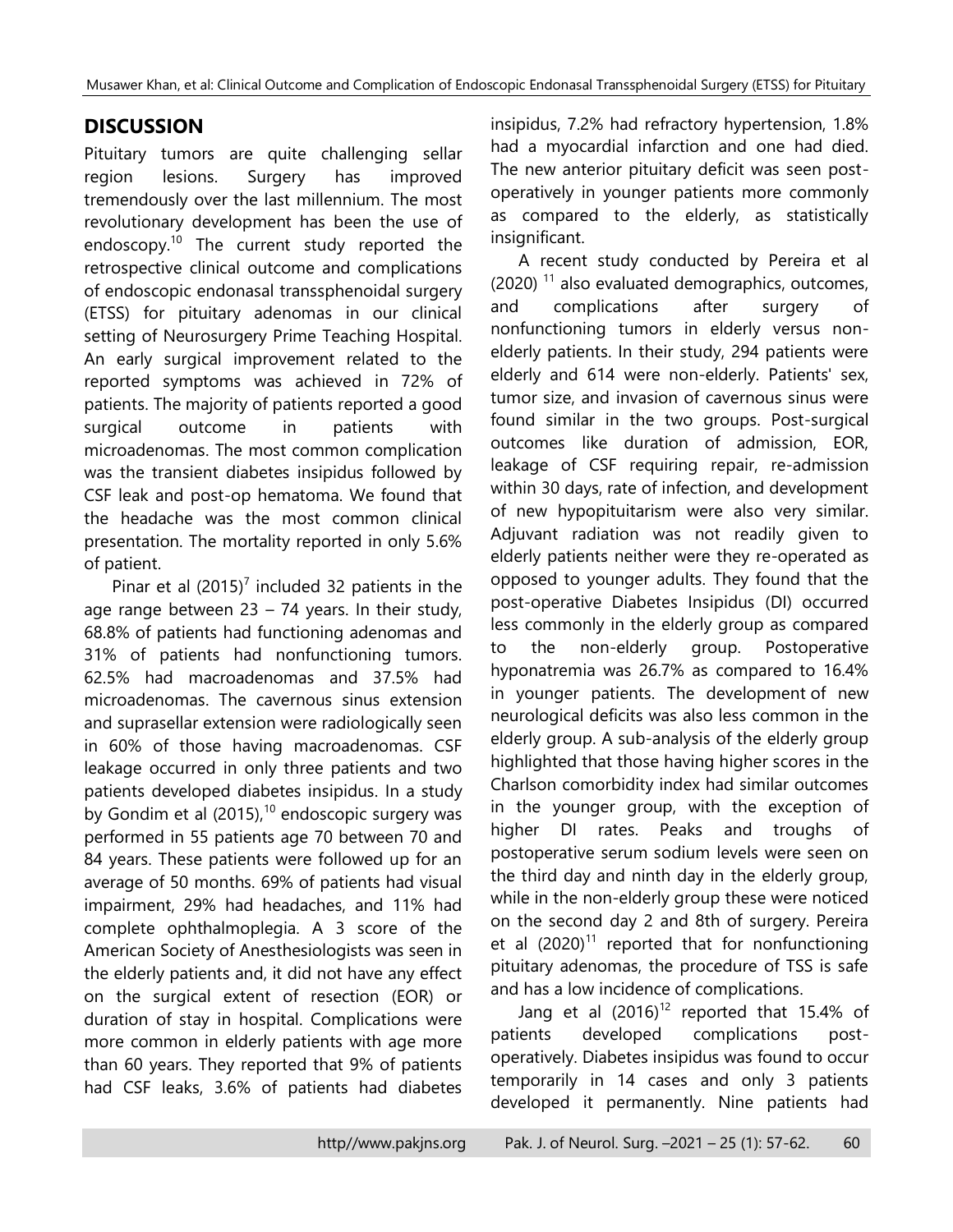syndrome of inappropriate antidiuretic hormone (SIADH), 6 cases had CSF leaks. Only one patient died due to the procedure. Progression occurred in 27.8% of patients which took an average period of 23.7 months. The mean follow-up period was 68.5 months. The average duration of hospitalization was 4.4 ( $\pm$ 1.6) days. Gondim et al  $(2010)^{13}$  conducted a study to determine the efficacy and safety of endoscopic excision for pituitary tumors. They included 288 consecutive patients who had endonasal endoscopic surgeries for the removal of adenomas. They did not report any mortality from the procedure ETSS. They concluded that the ETSS approach is an acceptable and best alternative to the microscopic procedure, as it is less invasive and includes fewer complications. This procedure also gives an excellent tumor removal rate.

# **CONCLUSION**

The overall rate of early surgical improvement in symptoms was observed in 72% of patients. The majority of the patients reported a good surgical outcome in patients with microadenomas. We conclude that endoscopic endonasal transsphenoidal surgery is a safe, less invasive, cosmetically effective technological advancement for pituitary adenomas.

# **RECOMMENDATIONS**

There are certain significant advantages of endoscopic surgery, however, it does not totally oust microsurgery, which has certain advantages too. More studies are required as prospective randomized trials to evaluate the profoundness of endoscopy in the resection of pituitary adenomas. Although, the tool of ETSS provides satisfactory results, however, it mainly deals with the reduction of large adenomas.<sup>10,13</sup> The study results can help in discussions regarding operation and complications of endoscopic endonasal transsphenoidal surgery patients with pituitary adenoma.

# **REFERENCES**

- 1. Ezzat S, Asa SL, Couldwell WT, Barr CE, Dodge WE, Vance ML, et al. The prevalence of pituitary adenomas: a systematic review. Cancer: Interdisciplinary International Journal of the American Cancer Society, 2004; 101 (3): 613-9.
- 2. Akbari H, Malek M, Ghorbani M, Ramak Hashemi SM, Khamseh ME, Zare Mehrjardi A, et al. Clinical outcomes of endoscopic versus microscopic transsphenoidal surgery for large pituitary adenoma. British Journal of Neurosurgery, 2018; 32 (2): 206- 9.
- 3. Cavallo LM, Solari D, Tasiou A, Esposito F, de Angelis M, D'Enza AI, et al. Endoscopic endonasal transsphenoidal removal of recurrent and regrowing pituitary adenomas: experience on a 59 patient series. World Neurosurgery, 2013; 80 (3-4): 342-50.
- 4. Rehman L, Rehman UL, Jabeen R, Rizvi R. Endoscopic Trans-Sphenoidal surgery; Efficacy and response in Pituitary Adenoma. Pakistan Journal of Medical Sciences, 2018; 34 (2): 412.
- 5. Guvenc G, Kizmazoglu C, Pinar E, Imre A, Kaya I, Bezircioglu H, et al. Outcomes and complications of endoscopic versus microscopic transsphenoidal surgery in pituitary adenoma. Journal of Craniofacial Surgery, 2016; 27 (4): 1015-20.
- 6. Wang F, Zhou T, Wei S, Meng X, Zhang J, Hou Y, et al. Endoscopic endonasal transsphenoidal surgery of 1,166 pituitary adenomas. Surgical Endoscopy, 2015; 29 (6): 1270-80.
- 7. Pinar E, Yuceer N, Imre A, Guvenc G, Gundogan O. Endoscopic endonasal transsphenoidal surgery for pituitary adenomas. Journal of Craniofacial Surgery, 2015; 26 (1): 201-5.
- 8. Tataranu L, Gorgan M, Ciubotaru V, Dediu A, Ene B, Paunescu D, et al. Endoscopic Endonasal Transsphenoidal Approach in the Management of Sellar and Parasellar Lesions: and Standard Surgical Technique (Part I). Romanian Neurosurgery, 2010: 52-63.
- 9. Cappabianca P, Cavallo LM, De Divitiis E. Endoscopic endonasal transsphenoidal surgery. Neurosurgery, 2004; 55 (4): 933-41.
- 10. Gondim JA, Almeida JP, de Albuquerque LAF, Gomes E, Schops M, Mota JI. Endoscopic endonasal transsphenoidal surgery in elderly